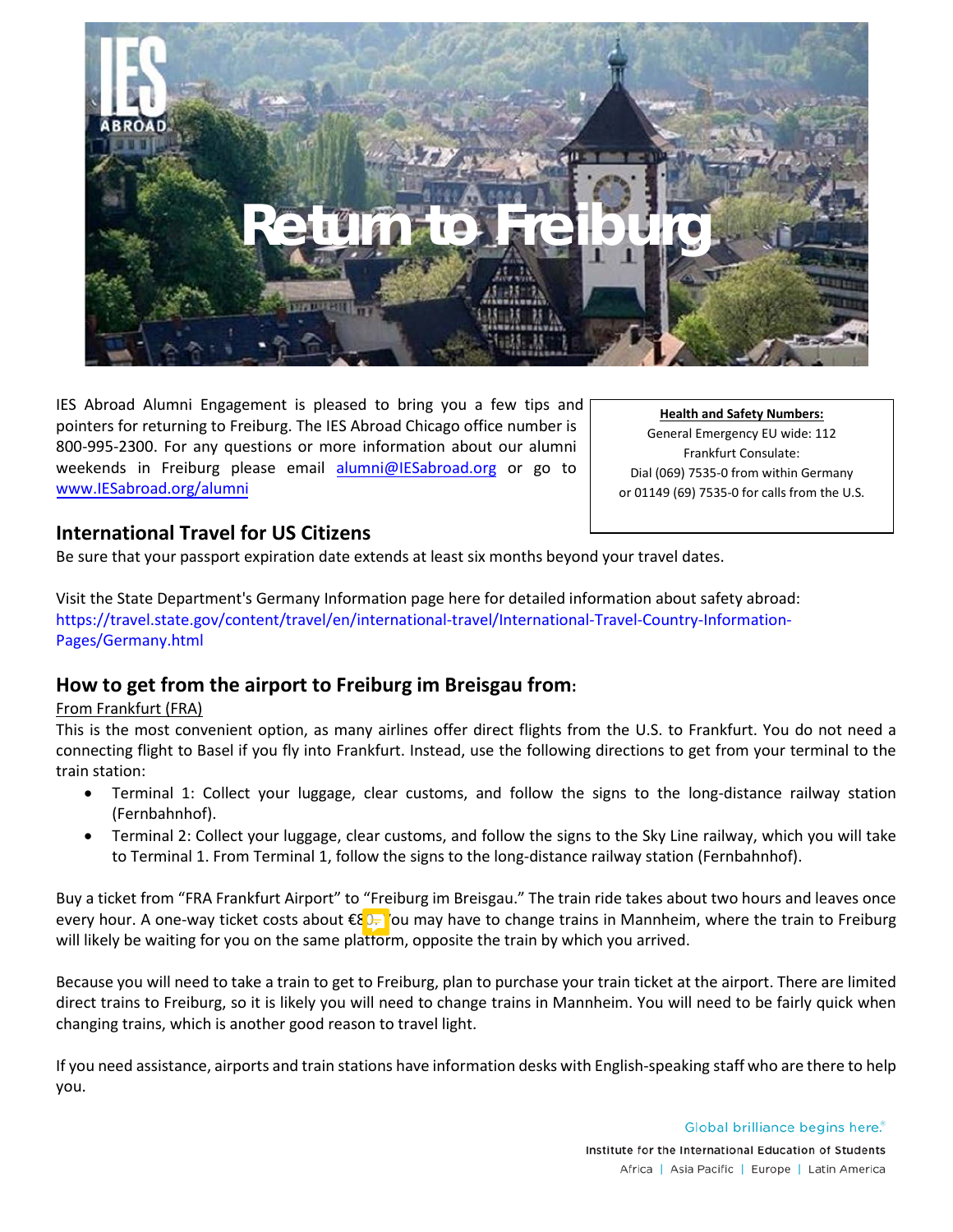If you'd like to investigate train schedules and reservations ahead of time, see [www.bahn.de,](http://www.bahn.de/) which is available in English. Your destination is "Freiburg (Breisgau) Hbf."

For more information about the Frankfurt airport, visit [http://www.frankfurtairport.com/content/frankfurt\\_airport/en.html](http://www.frankfurtairport.com/content/frankfurt_airport/en.html)

#### From EuroAirport Basel (Bâle), Switzerland/Mulhouse, France (BSL)

Flights to Basel tend to be more expensive. There is a direct bus service, called the Freiburger Airport Bus, from EuroAirport Basel/Mulhouse to Freiburg's main train and bus stations (Hauptbahnhof). Basel's airport is literally divided in two (a Swiss and a French side) and the bus leaves from outside the arrival hall on the French side (Mulhouse). A one-way ticket costs €26 (round trip €42). You pay the driver in cash. The service runs about every one to two hours and takes one hour. There is no need to reserve a seat. For a schedule and costs for the Freiburger Airport Bus, visit [http://www.freiburger-reisedienst.de/en/airportbus/information.php](http://www.freiburger%E2%80%90reisedienst.de/en/airportbus/information.php)

If you have to wait too long for the Freiburger Airport Bus, you can also catch bus number 50 at the airport to the Basel SBB (Basel railway station) in order to catch a train to Freiburg. This bus leaves from the Swiss side of the airport, runs frequently and takes about 13 minutes.

For more information, visit the Basel/Mulhouse airport website at

#### [http://www.euroairport.com/en/\](http://www.euroairport.com/en/)

If you fly into Switzerland, you may be asked for proof of departure from Switzerland or for a copy of your residence permit. If questioned at the airport, inform the authorities that you will be applying for the German residence permit upon arrival in Freiburg.

#### From Zürich (ZRH)

If you arrive in Zürich, look for railway signs in the airport after you go through customs. There is a train station located right beneath the airport. Buy a one-way ticket from "Zurich Airport" to "Freiburg im Breisgau," which costs approximately €55. Trains run several times each hour and the journey takes between two and three hours, depending on the connection. You will have to change trains one or two times.

For more information on the Zürich airport, visit [http://www.zurich-airport.com/](http://www.zurich%E2%80%90airport.com/)

## From Stuttgart (STR)

If you arrive in Stuttgart, follow the railway signs to the S-Bahn (suburban train) after going through airport customs. Buy a ticket from STR Stuttgart Airport to the Hauptbahnhof (central train station). Take the S2 or S3 train from the airport (Flughafen) in the direction of Backnang (S2), or Schorndorf (S3), and get off at the Hauptbahnhof. Buy a one-way ticket from Stuttgart Hauptbahnhof to Freiburg im Breisgau, which starts at approximately €55. Trains to Freiburg run about every hour throughout the day, and may require changing trains in Karlsruhe. The trip takes approximately two hours. The website for the Stuttgart airport is:

[http://www.stuttgart-airport.com/?langredir=false](http://www.stuttgart%E2%80%90airport.com/?langredir=false)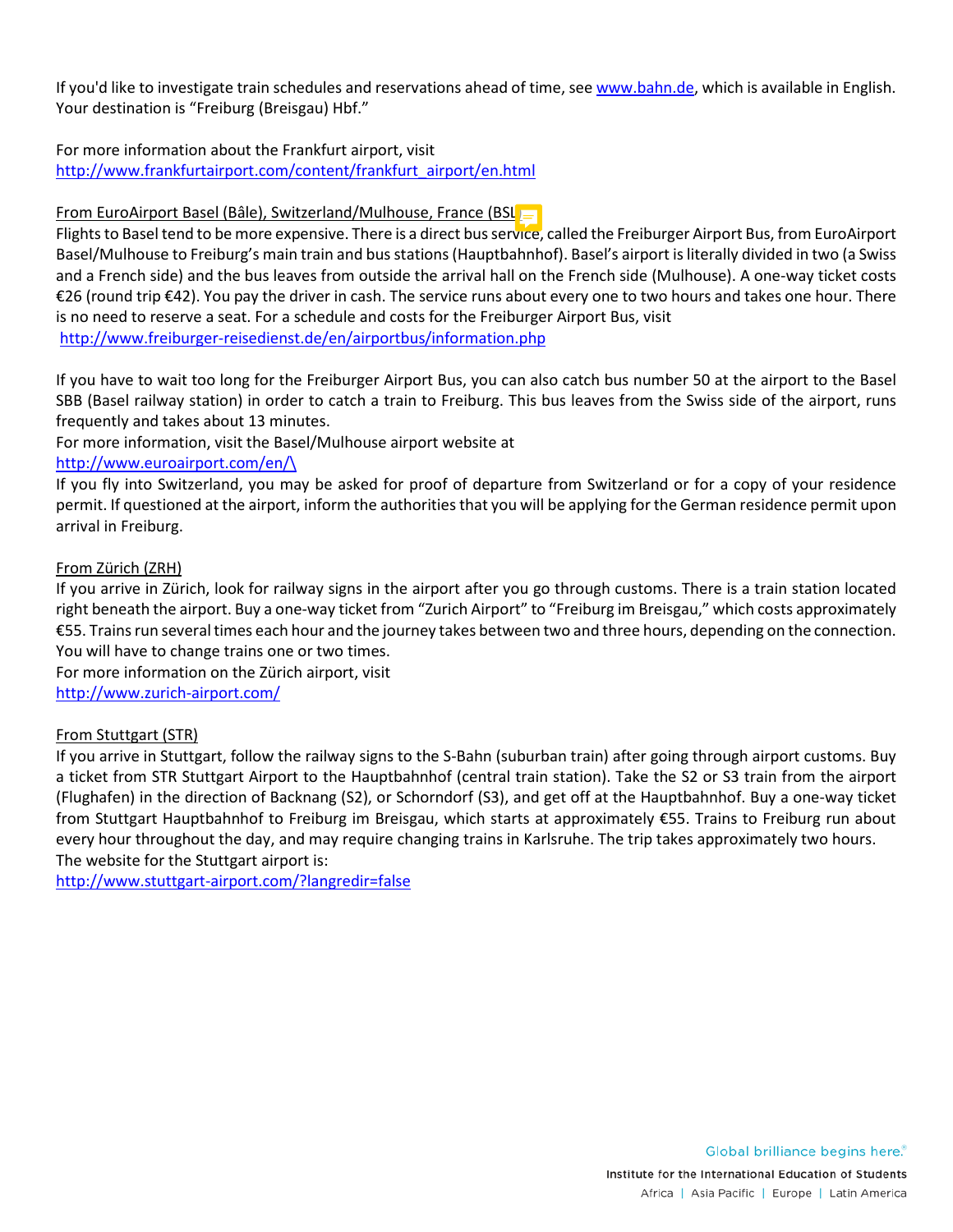# **Hotels in Freiburg**

• Hotel Victoria Eisenbahnstrasse 54 79098 Freiburg *(ask the hotel front desk for complimentary tram passes)* Green City Hotel Vauban Paula-Modersohn-Platz 5 79100 Freiburg • Black Forest Hostel Kartäuserstrasse 33 79102 Freiburg • Designhotel am Stadtgarten Karlstrasse 12 79104 Freiburg • Freiburg am Konzerthaus **Konrad- Adenauer-Platz 2** 79098 Freiburg • Hotel Barbara Poststrasse 4 79098 Freiburg • Hotel Schiller Hildastrasse 2 79102 Freiburg • Mercure Hotel Freiburg am Munster Auf der Zinnen 1 79098 Freiburg Novotel Colombi Hotel **Franch Rotteckring 16** 79098 Freiburg • Ringhotel zum roten Bären Oberlinden 12 79098 Freiburg

## **Freiburg Map**



Global brilliance begins here.<sup>®</sup> Institute for the International Education of Students Africa | Asia Pacific | Europe | Latin America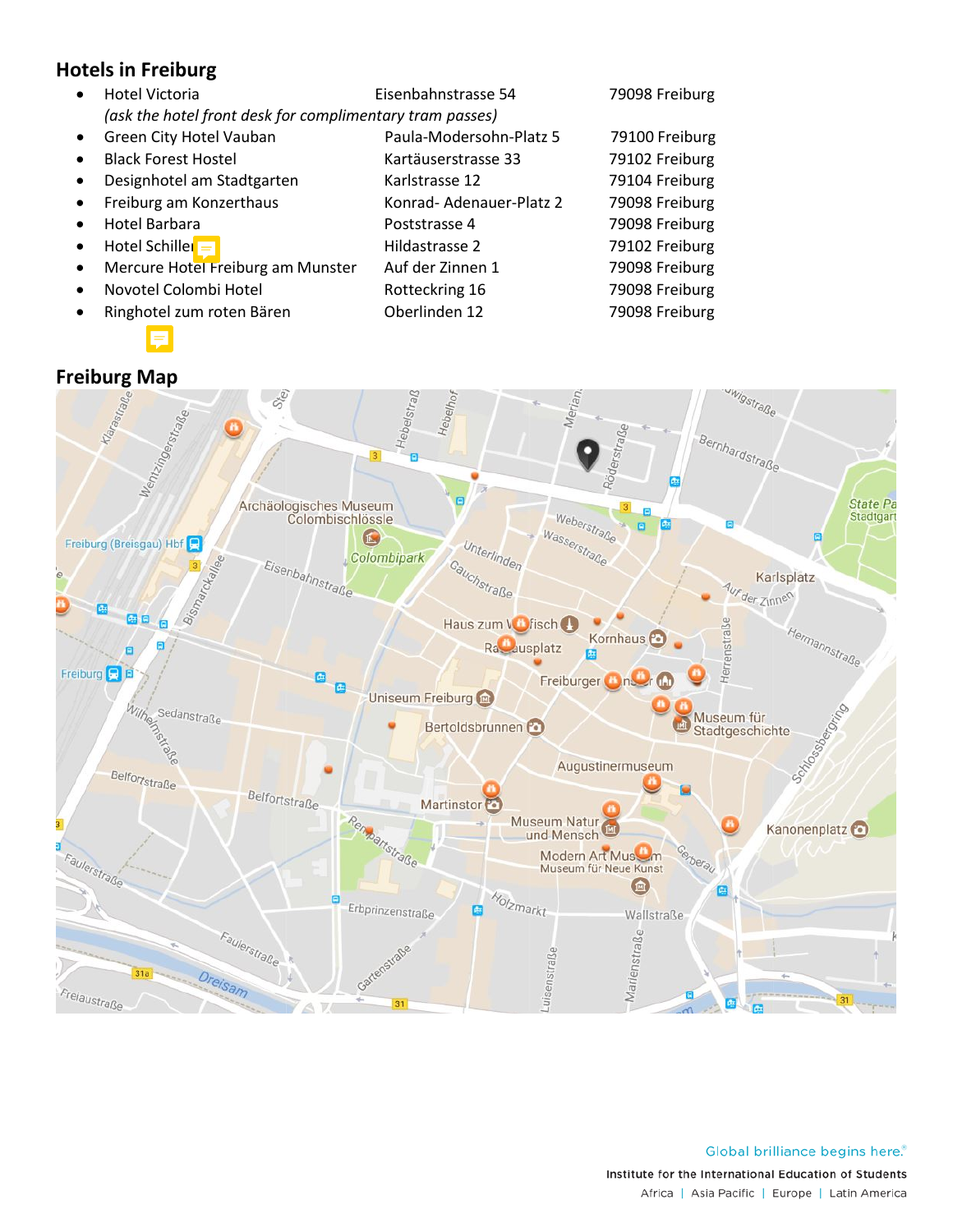## **Visiting IES Abroad in Freiburg**

If you would like to visit either the IES Abroad Freiburg or European Union center, please make arrangements by contacting the alumni office a[t Alumni@IESabroad.org.](mailto:Alumni@IESabroad.org) Class reunion groups are also invited to visit the Center for a special program when arrangements are made in advance.

IES Abroad opened a Freiburg program in 1962. The early students took all their classes at the University of Freiburg. Some of the early housing locations you may want to revisit appear below and can be reached via public transportation:

Studentensiedlung: Address: Sundgauallee 10 - 60, 79110 Freiburg How to get there? Tram #1 (direction Landwasser), stop: "Am Bischofskreuz"

Ulrich-Zasius-Haus: Address: Lehener Straße 90, 79106 Freiburg How to get there? Tram #5 (direction Hornusstraße), stop: "Robert-Koch-Straße"

Thomas-Morus-Burse: Address: Kappler Str. 57, 79117 Freiburg How to get there? Tram #1 (direction Littenweiler), end stop: "Lassbergstraße"

Collegium Sapientiae: Address: Lorettostraße 24, 79100 Freiburg im Breisgau How to get there? Tram #2 (direction Günterstal), stop: "Lorettostraße"

## **Restaurants**

Martin's Brau Located in the town center near the tower, this brew pub is a casual, inexpensive location to the gather in. Kaiser-Joseph-Strass3 237

## Restaurant Dattler

Located on the Schloßberg (near to Freiburg's city center) from where you have a picturesque view over the old Freiburg city center. Elegant ambience and delicious cuisine, partly traditional "Badisch"-regional food, are combined in this institution. [www.dattler.de](http://www.dattler.de/)

## Greiffenegg

As the Dattler, this restaurant is also located on Schloßberg. So the view is remarkable. The restaurant is specialized for larger group events (as also the Dattler). The great beer garden called Kastaniengarten is probably the most popular one in Freiburg. www.greiffenegg.de

## Feierling Brauhaus und Biergarten

Gerberau 11/15. Home-brewed beer, an old haunt of IES students! Shady beer garden for hot summer days and evenings, and house brewery on 3 levels for rainy days and cold evenings: www.feierling.de

## Oma`s Küche

Hildastrasse 66. A nice place for having regional food. There is outdoor seating, Sunday brunch and is very popular with IES students: www.omas-kueche.de

#### Schlappen

Löwenstrasse 2. This is a place that's always crowded but worth it. There is good food and drink and it's open until 3 am on Fridays and Saturdays. Smoking is allowed in the back room: www.schlappen.com